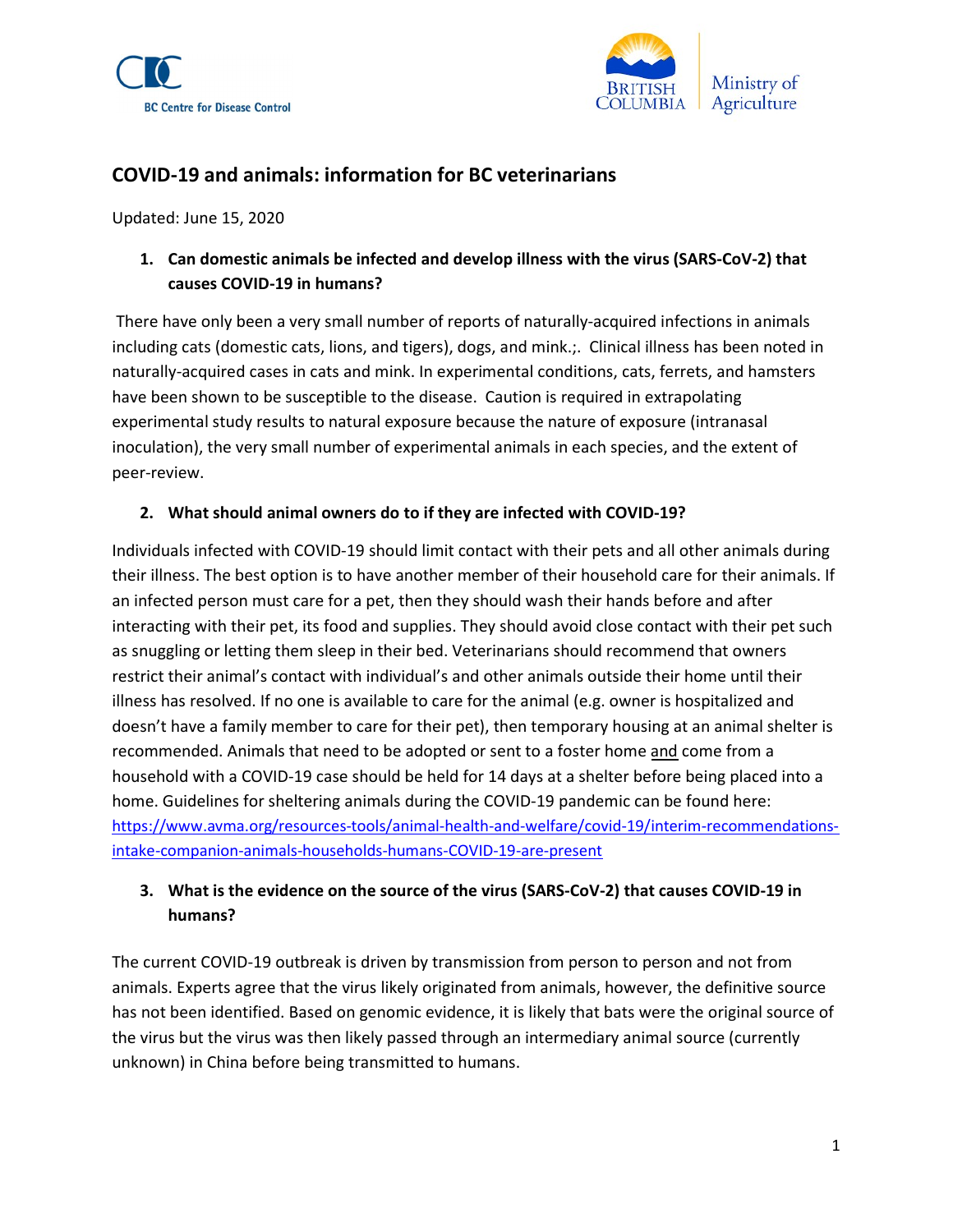



### 4. Can domestic animals infect people with the COVID-19 virus?

Transmission from mink to humans has been reported in the Netherlands. There have been two identified human cases (both mink farm workers) that were linked to mink cases through phylogenetic analysis and their exposure history. There have not been any other reports of cases where domestic animals have spread the virus that causes COVID-19 to people. The virus that causes COVID-19 most likely originated from an animal source in China, however, it is now spreading from person-toperson when there is direct contact (through droplets from coughing and sneezing) and not from contact with animals, with the exception of farmed mink in the Netherlands.

### 5. Is there a test available for animals for SARS-CoV-2 in BC?

Although, a test for SARS-CoV-2 in companion animals is now available in Canada, routine testing of animals is not recommended. The decision to test an animal in BC for SARS-CoV-2 should be made collaboratively between the attending veterinarian, the Chief Veterinarian's Office and the BC Centre for Disease Control. For further information on animal testing in BC see the BC Ministry of Agriculture website at: https://www2.gov.bc.ca/gov/content/industry/agriculture-seafood/animalsand-crops/animal-health

# 6. What should I do if a client calls me about their pet that has clinical signs consistent with a SARS-CoV-2 infection and has had contact with a person with COVID-19?

If you have a client with an animal that has been in contact with a person with COVID-19 and the animals has signs compatible with a SARS-CoV-2 infection, you should:

- 1. Assess (over the phone) the severity of the illness. The animal should be seen only if warranted by the severity of its illness. An animal with mild to moderate signs can likely remain in the care of their owner or guardian with further consultation/remote monitoring;
- 2. Identify severe cases and treat them as any other highly contagious disease;
- 3. Determine the basis for contact with a COVID-19 case (self assessed, clinical diagnosis, test positive) and level of contact with the symptomatic animal. Confirm their pet was in contact with a person that has COVID-19 within the last 14 days;
- 4. In limited situations the animal may be tested but the decision to test must be done in collaboration with BC's Chief Veterinarian. See provincial guidance on animal testing at: https://www2.gov.bc.ca/gov/content/industry/agriculture-seafood/animals-andcrops/animal-health
- 5. The animal should remain isolated with the family for 14 days after the onset of its illness, and should have minimal contact with other people or other animals;
- 6. To ensure you are dealing with current information on transmission risk or testing of animals you can contact either Brian Radke – Deputy Chief Veterinarian, BC Ministry of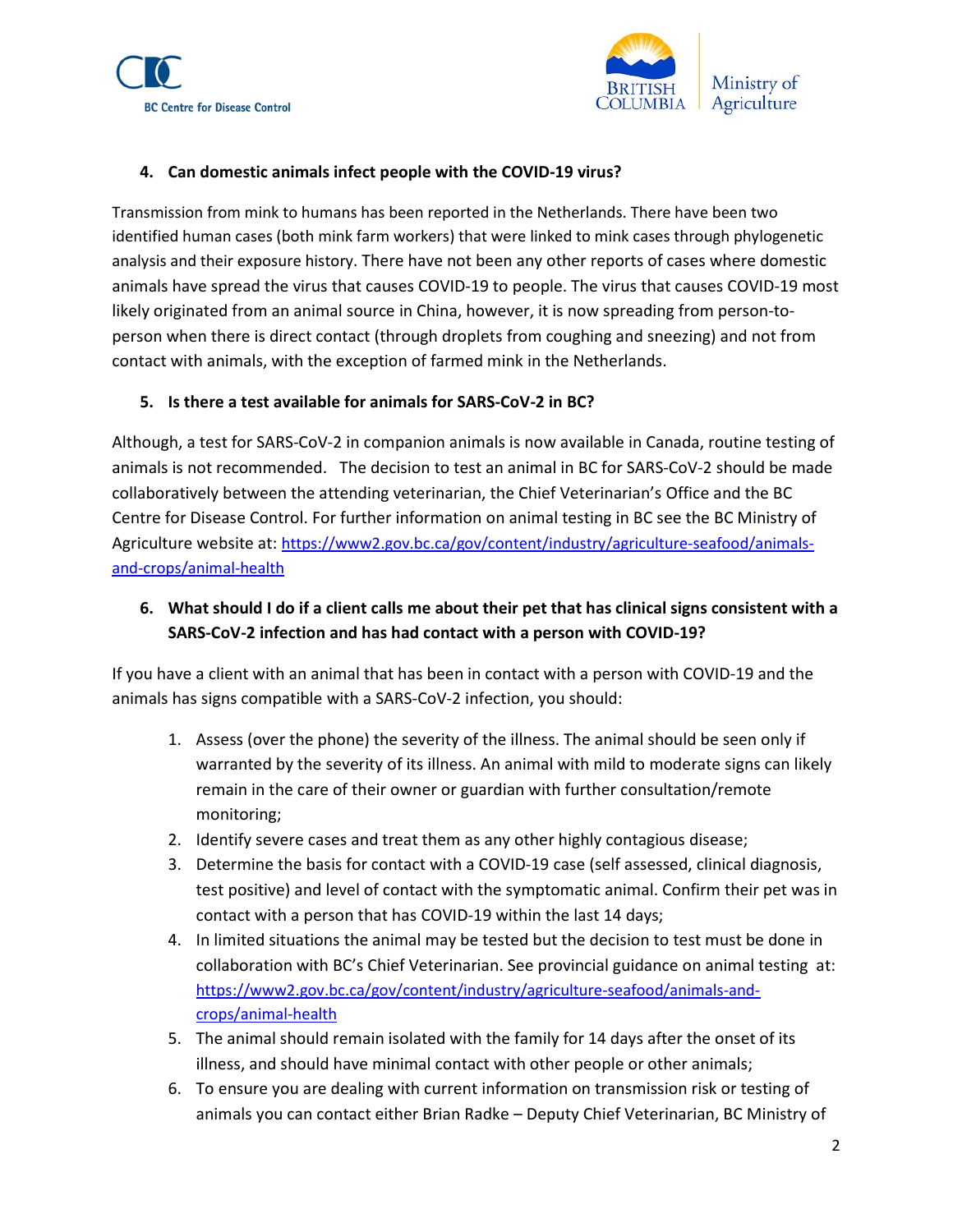



Agriculture (Brian.Radke@gov.bc.ca, 778-666-0544 or Erin Fraser, public health veterinarian, BCCDC at (Erin.Fraser@bccdc.ca, 778-677-7790).

#### 7. What should I do if an animal I'm treating tests positive for SARS-CoV-2?

Follow the recommendations for testing and reporting in the testing guidance from BC's Chief Veterinarian. All testing results (non-negative, positive and negative) for SARS-CoV-2 must be reported to the Chief Veterinarian within 24 hours. Animals that are positive for SARS-CoV-2 and don't require hospitalization should be isolated at home with their owners for 14 days after the onset of illness. It is mostly likely that transmission to the animal was from a member of the household or another close human contact. During this period, asymptomatic household members should practice similar measures used for symptomatic household members including avoid close contact with their symptomatic pet and should wash their hands before and after interacting with their pet, its food and supplies. Contact of the pet with other animals and people should be minimized during the 14-day isolation period. Animals that are positive for SARS-CoV-2 and require hospitalization should be treated as any other highly contagious case with the use of proper biosecurity measures and personal protective equipment.

#### 8. Is there a vaccination against COVID-19 that can be administered to domestic animals?

No. Currently, there are no vaccines against COVID-19 available for animals. There is absolutely no evidence that vaccinating dogs with commercially available vaccines for other coronaviruses will provide cross-protection against COVID-19.

# 9. What is the risk of COVID-19 from imported animals? (e.g. a dog imported by a rescue organization)?

There is no evidence that imported pets or other domestic animals can spread the virus. This situation is being monitored very closely and any new information on the risk from imported animals will be updated as it becomes available. However, importers, rescue organizations and adoptive families should avoid importing animals. If animals are imported from affected areas, they should be closely monitored for signs of illness by the owner or guardian. If a dog recently imported from an affected area develops a respiratory illness, the owner or guardian should contact their veterinarian by phone and inform them of the situation. Veterinarians should follow the steps listed above in question 6. The most affected countries are listed by the Public Health Agency of Canada here: https://www.canada.ca/en/public-health/services/diseases/2019-novel-coronavirusinfection/health-professionals/covid-19-affected-areas-list.html

#### 10. How can I protect myself and clinic staff from COVID-19?

The virus that causes COVID-19 is spread through direct contact with an infected person from larger liquid droplets when they cough or sneeze or when there is contact with the virus on someone's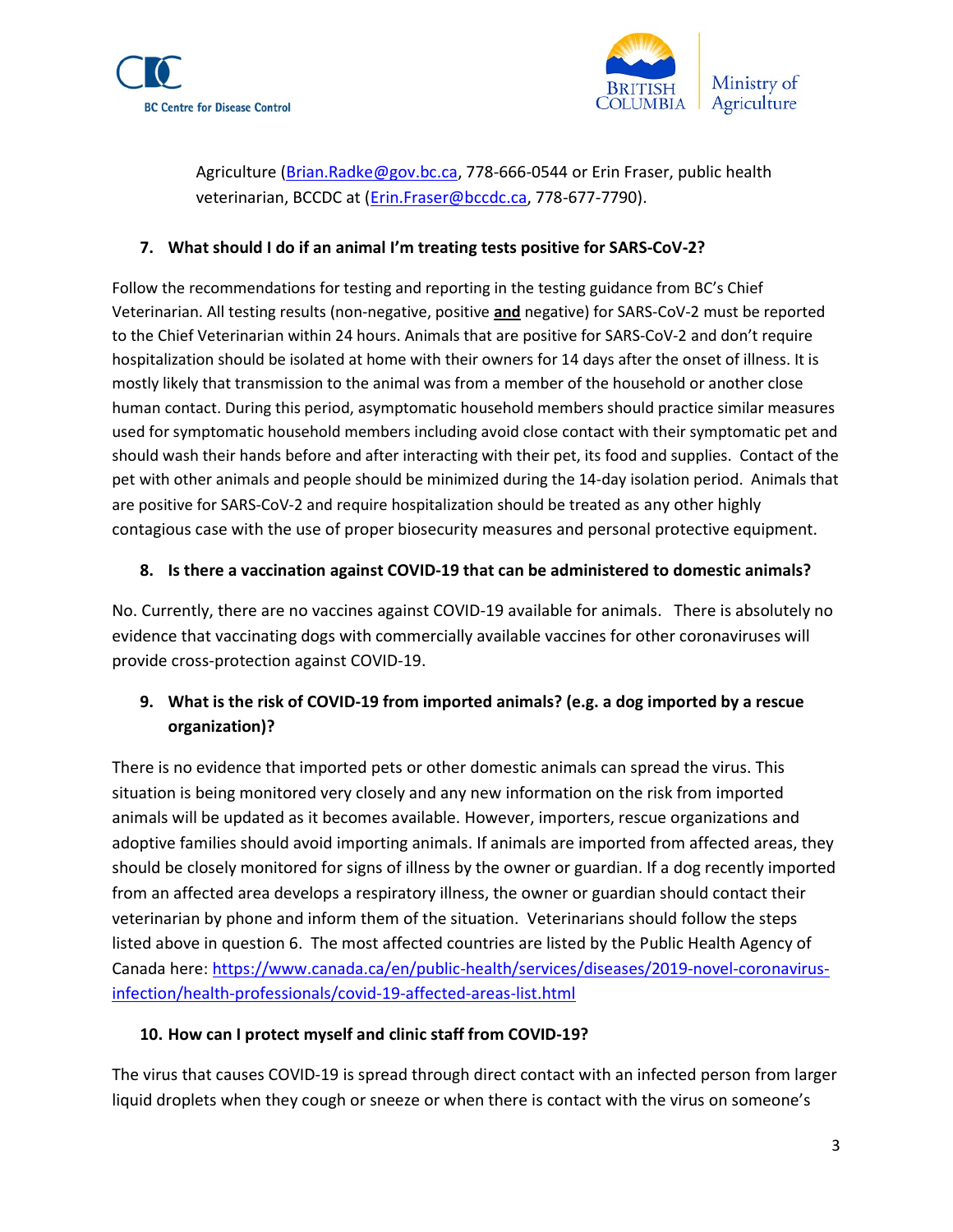



hand or on contaminated fomites. The risk of transmission to humans from an infected animal has been assessed by a panel of Canadian experts as low.

Follow the same advice that public health officials recommend to prevent COVID-19 transmission:

- wash your hands before and after touching an at-risk animal or their food/supplies, and after cleaning up after them;
- wear protective outerwear to prevent contamination of your clothes;
- avoid touching your face, eyes, nose or mouth with unwashed hands;
- regularly clean and disinfect frequently touched surfaces;
- follow physical distancing recommendations;
- avoid others who are unwell; and
- stay home when you are sick.

Stay informed of COVID-19 risk in your community. BC information is posted on the BCCDC's website at: http://www.bccdc.ca/health-info/diseases-conditions/covid-19

Follow all orders of BC's Provincial Health Officer, guidelines of WorkSafeBC, and recommendations of the College of Veterinarians of BC and ensure your practice is doing everything possible to minimize transmission of the COVID-19 virus.

If you have COVID-19, or think you might have it, prevent its spread by following the instructions from BCCDC: http://www.bccdc.ca/health-info/diseases-conditions/covid-19/about-covid-19/ifyou-are-sick

11. Who can I contact in BC for more information on COVID-19 and animals? Erin Fraser – Public health veterinarian, BC Centre for Disease Control Erin.Fraser@bccdc.ca or 778-677-7790

Brian Radke – Public health veterinarian, BC Ministry of Agriculture Brian.Radke@gov.bc.ca or 778-666-0544

#### Resources:

BC Centre for Disease Control: http://www.bccdc.ca/health-info/diseases-conditions/covid-19

College of Veterinarians of BC:

http://cvbc.ca/CVBC1/Resources/Useful\_Links/CVBC1/Resources\_Contents/Useful\_Links.aspx?hkey =6671b44b-3416-44ae-8464-2897960929a8